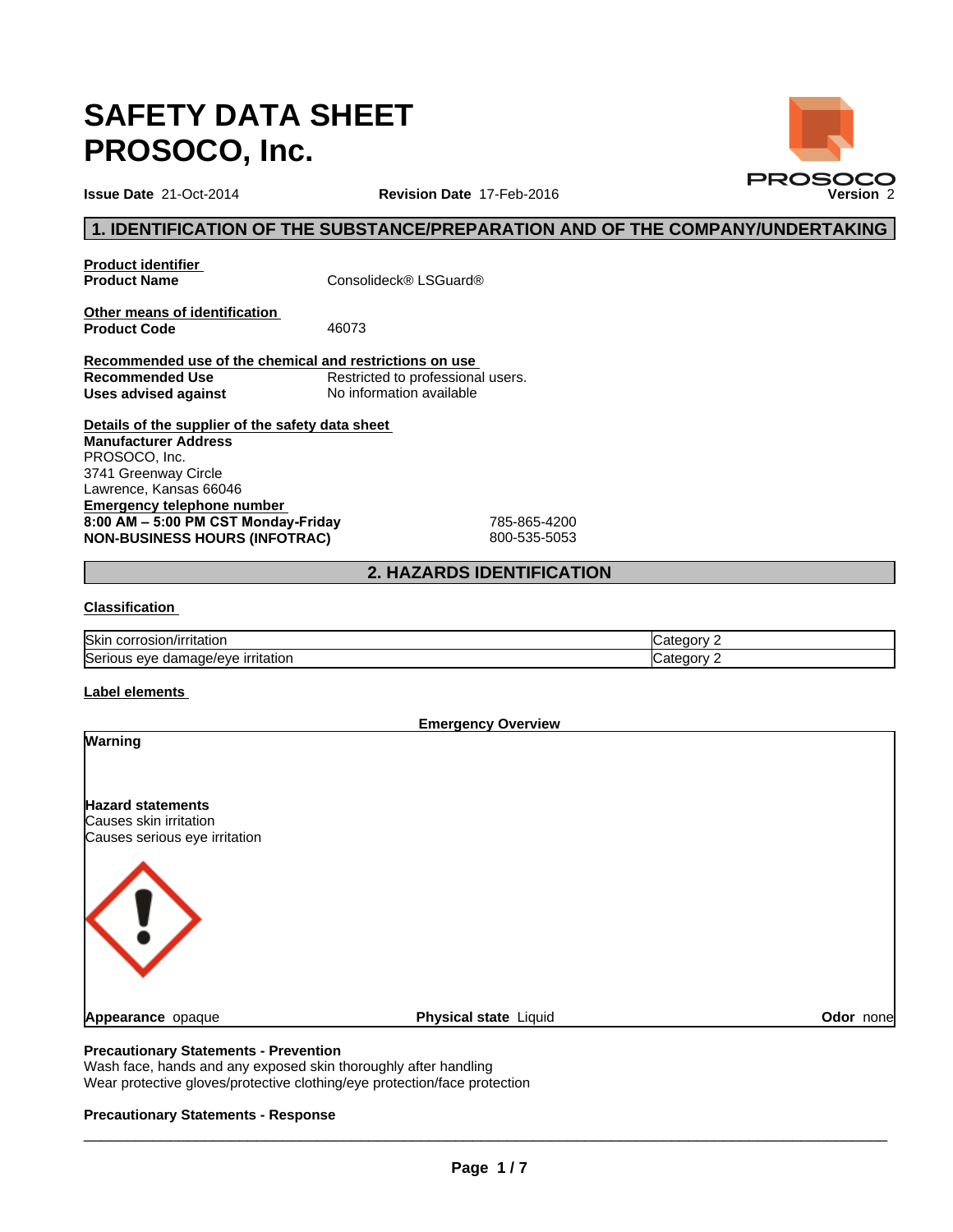IF IN EYES: Rinse cautiously with water for several minutes. Remove contact lenses, if present and easy to do. Continue rinsing If eye irritation persists: Get medical advice/attention IF ON SKIN: Wash with plenty of soap and water If skin irritation occurs: Get medical advice/attention Take off contaminated clothing and wash before reuse

 $\_$  ,  $\_$  ,  $\_$  ,  $\_$  ,  $\_$  ,  $\_$  ,  $\_$  ,  $\_$  ,  $\_$  ,  $\_$  ,  $\_$  ,  $\_$  ,  $\_$  ,  $\_$  ,  $\_$  ,  $\_$  ,  $\_$  ,  $\_$  ,  $\_$  ,  $\_$  ,  $\_$  ,  $\_$  ,  $\_$  ,  $\_$  ,  $\_$  ,  $\_$  ,  $\_$  ,  $\_$  ,  $\_$  ,  $\_$  ,  $\_$  ,  $\_$  ,  $\_$  ,  $\_$  ,  $\_$  ,  $\_$  ,  $\_$  ,

# **Hazards not otherwise classified (HNOC)**

## **Other Information**

No information available

# **3. COMPOSITION/INFORMATION ON INGREDIENTS**

| <b>Chemical Name</b>               | <b>CAS No</b> | Weight-%  | <b>Trade Secret</b> |
|------------------------------------|---------------|-----------|---------------------|
| Water                              | 7732-18-5     | 40 - 70   |                     |
| <b>Proprietary Acrylic Polymer</b> | Undisclosed   | $10 - 30$ |                     |
| Silicic Acid, lithium salt         | 12627-14-4    | $5 - 10$  |                     |
| Alkoxysilane                       | Proprietary   | - 5       |                     |
| Potassium methylsiliconate         | 31795-24-1    | - 5       |                     |

\* The exact percentage (concentration) of composition has been withheld as a trade secret.

# **4. FIRST AID MEASURES**

**First aid measures**

|                                                                            | <b>5. FIRE-FIGHTING MEASURES</b>                                                                                                                                                                         |  |
|----------------------------------------------------------------------------|----------------------------------------------------------------------------------------------------------------------------------------------------------------------------------------------------------|--|
| Note to physicians                                                         | Treat symptomatically.                                                                                                                                                                                   |  |
| Indication of any immediate medical attention and special treatment needed |                                                                                                                                                                                                          |  |
| <b>Symptoms</b>                                                            | Causes eye irritation. Causes skin irritation.                                                                                                                                                           |  |
| Most important symptoms and effects, both acute and delayed                |                                                                                                                                                                                                          |  |
| Self-protection of the first aider                                         | Use personal protective equipment as required.                                                                                                                                                           |  |
| Ingestion                                                                  | Clean mouth with water and drink afterwards plenty of water. Do NOT induce vomiting.<br>Never give anything by mouth to an unconscious person. Call a physician or poison control<br>center immediately. |  |
| <b>Inhalation</b>                                                          | Remove to fresh air. If breathing is irregular or stopped, administer artificial respiration.<br>Avoid direct contact with skin. Use barrier to give mouth-to-mouth resuscitation. Call a<br>physician.  |  |
| <b>Skin Contact</b>                                                        | Consult a physician if necessary. Wash off immediately with soap and plenty of water while<br>removing all contaminated clothes and shoes.                                                               |  |
| Eye contact                                                                | Rinse immediately with plenty of water, also under the eyelids, for at least 15 minutes. Keep<br>eye wide open while rinsing. If symptoms persist, call a physician.                                     |  |
| <b>General advice</b>                                                      | If symptoms persist, call a physician. Do not get in eyes, on skin, or on clothing.                                                                                                                      |  |
|                                                                            |                                                                                                                                                                                                          |  |

# **Suitable Extinguishing Media**

Use extinguishing measures that are appropriate to local circumstances and the surrounding environment.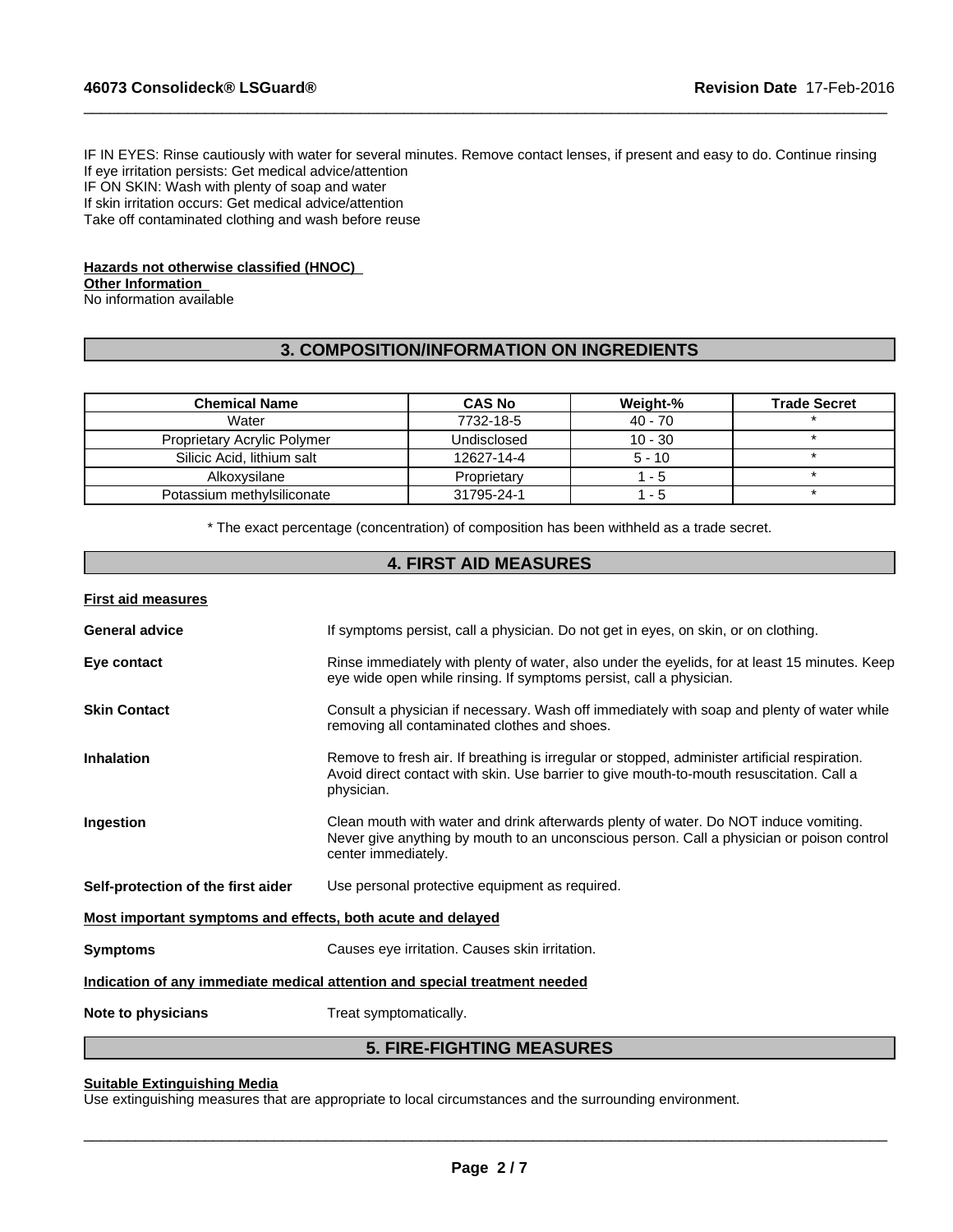**Unsuitable Extinguishing Media** Caution: Use of water spray when fighting fire may be inefficient.

#### **Specific hazards arising from the chemical**

The product causes irritation of eyes, skin and mucous membranes. Thermal decomposition can lead to release of irritating and toxic gases and vapors. In the event of fire and/or explosion do not breathe fumes.

 $\_$  ,  $\_$  ,  $\_$  ,  $\_$  ,  $\_$  ,  $\_$  ,  $\_$  ,  $\_$  ,  $\_$  ,  $\_$  ,  $\_$  ,  $\_$  ,  $\_$  ,  $\_$  ,  $\_$  ,  $\_$  ,  $\_$  ,  $\_$  ,  $\_$  ,  $\_$  ,  $\_$  ,  $\_$  ,  $\_$  ,  $\_$  ,  $\_$  ,  $\_$  ,  $\_$  ,  $\_$  ,  $\_$  ,  $\_$  ,  $\_$  ,  $\_$  ,  $\_$  ,  $\_$  ,  $\_$  ,  $\_$  ,  $\_$  ,

#### **Protective equipment and precautions for firefighters**

As in any fire, wear self-contained breathing apparatus pressure-demand, MSHA/NIOSH (approved or equivalent) and full protective gear.

# **6. ACCIDENTAL RELEASE MEASURES**

#### **Personal precautions, protective equipment and emergency procedures**

- **Personal precautions** Use personal protective equipment as required. Avoid contact with skin, eyes or clothing. Keep people away from and upwind of spill/leak. **Environmental precautions Environmental precautions** Prevent entry into waterways, sewers, basements or confined areas. Do not flush into surface water or sanitary sewer system. See Section 12 for additional ecological information. **Methods and material for containment and cleaning up**
- **Methods for containment** Prevent further leakage or spillage if safe to do so. Dike far ahead of liquid spill for later disposal. **Methods for cleaning up** Dam up. Soak up with inert absorbent material. Pick up and transfer to properly labeled containers.

# **7. HANDLING AND STORAGE**

#### **Precautions for safe handling**

Advice on safe handling **Avoid contact with skin, eyes or clothing.** Avoid breathing vapors or mists. Use personal protective equipment as required. Wash contaminated clothing before reuse. Do not eat, drink or smoke when using this product.

#### **Conditions for safe storage, including any incompatibilities**

| <b>Storage Conditions</b> | Keep out of the reach of children. Keep containers tightly closed in a dry, cool and<br>well-ventilated place. Keep in properly labeled containers. |
|---------------------------|-----------------------------------------------------------------------------------------------------------------------------------------------------|
|                           |                                                                                                                                                     |

# **Incompatible materials Incompatible with oxidizing agents. Incompatible with strong acids and bases.**

# **8. EXPOSURE CONTROLS/PERSONAL PROTECTION**

| <b>Control parameters</b>                                                                                                                                                                    |  |  |
|----------------------------------------------------------------------------------------------------------------------------------------------------------------------------------------------|--|--|
| <b>Exposure Guidelines</b><br>This product, as supplied, does not contain any hazardous materials with occupational<br>exposure limits established by the region specific regulatory bodies. |  |  |
| Appropriate engineering controls                                                                                                                                                             |  |  |
| <b>Engineering Controls</b><br>Showers. Eyewash stations.                                                                                                                                    |  |  |
| Individual protection measures, such as personal protective equipment                                                                                                                        |  |  |
| Wear safety glasses with side shields (or goggles).<br><b>Eye/face protection</b>                                                                                                            |  |  |
| Wear protective gloves and protective clothing.<br>Skin and body protection                                                                                                                  |  |  |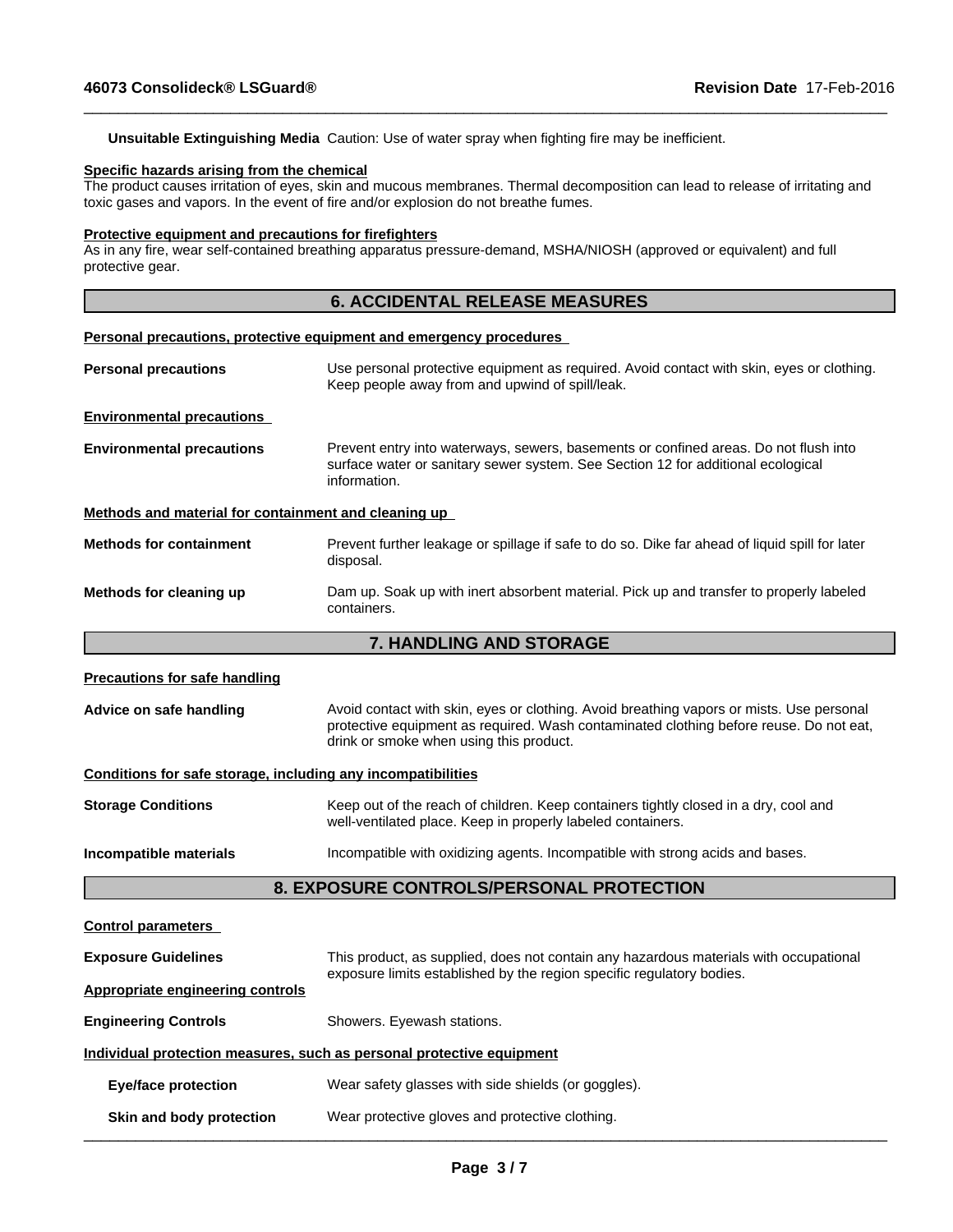| <b>Respiratory protection</b>         | If exposure limits are exceeded or irritation is experienced, NIOSH/MSHA approved<br>respiratory protection should be worn. Positive-pressure supplied air respirators may be<br>required for high airborne contaminant concentrations. Respiratory protection must be<br>provided in accordance with current local regulations. |
|---------------------------------------|----------------------------------------------------------------------------------------------------------------------------------------------------------------------------------------------------------------------------------------------------------------------------------------------------------------------------------|
| <b>General Hygiene Considerations</b> | Avoid contact with skin, eyes or clothing. Wear suitable gloves and eye/face protection.<br>When using do not eat, drink or smoke. Wash contaminated clothing before reuse.                                                                                                                                                      |

 $\_$  ,  $\_$  ,  $\_$  ,  $\_$  ,  $\_$  ,  $\_$  ,  $\_$  ,  $\_$  ,  $\_$  ,  $\_$  ,  $\_$  ,  $\_$  ,  $\_$  ,  $\_$  ,  $\_$  ,  $\_$  ,  $\_$  ,  $\_$  ,  $\_$  ,  $\_$  ,  $\_$  ,  $\_$  ,  $\_$  ,  $\_$  ,  $\_$  ,  $\_$  ,  $\_$  ,  $\_$  ,  $\_$  ,  $\_$  ,  $\_$  ,  $\_$  ,  $\_$  ,  $\_$  ,  $\_$  ,  $\_$  ,  $\_$  ,

# **9. PHYSICAL AND CHEMICAL PROPERTIES**

#### **Information on basic physical and chemical properties**

| <b>Physical state</b>             | Liquid                   |                       |                          |
|-----------------------------------|--------------------------|-----------------------|--------------------------|
| Appearance                        | opaque                   | Odor                  | none                     |
| Color                             | white                    | <b>Odor threshold</b> | No information available |
| <b>Property</b>                   | Values                   | Remarks • Method      |                          |
| рH                                |                          |                       |                          |
| Melting point/freezing point      | 0 °C / 32 °F             |                       |                          |
| Boiling point/boiling range       | No information available |                       |                          |
| <b>Flash point</b>                |                          | Not Applicable        |                          |
| <b>Evaporation rate</b>           | No information available |                       |                          |
| Flammability (solid, gas)         | No information available |                       |                          |
| <b>Flammability Limits in Air</b> |                          |                       |                          |
| <b>Upper flammability limits</b>  | No information available |                       |                          |
| Lower flammability limit          | No information available |                       |                          |
| Vapor pressure                    | No information available |                       |                          |
| Vapor density                     | No information available |                       |                          |
| <b>Specific Gravity</b>           | 1.11                     |                       |                          |
| <b>Water solubility</b>           | Soluble in water         |                       |                          |
| Solubility in other solvents      | No information available |                       |                          |
| <b>Partition coefficient</b>      | No information available |                       |                          |
| <b>Autoignition temperature</b>   | No information available |                       |                          |
| <b>Decomposition temperature</b>  | No information available |                       |                          |
| <b>Kinematic viscosity</b>        | No information available |                       |                          |
| <b>Dynamic viscosity</b>          | No information available |                       |                          |

# **10. STABILITY AND REACTIVITY**

**Reactivity**  No data available

**Chemical stability** Stable under recommended storage conditions. **Possibility of Hazardous Reactions** None under normal processing. **Conditions to avoid** None known based on information supplied. **Incompatible materials** Incompatible with oxidizing agents. Incompatible with strong acids and bases. **Hazardous Decomposition Products** Thermal decomposition can lead to release of irritating and toxic gases and vapors.

# **11. TOXICOLOGICAL INFORMATION**

## **Information on likely routes of exposure**

**Product Information** Avoid contact with skin, eyes and inhalation of vapors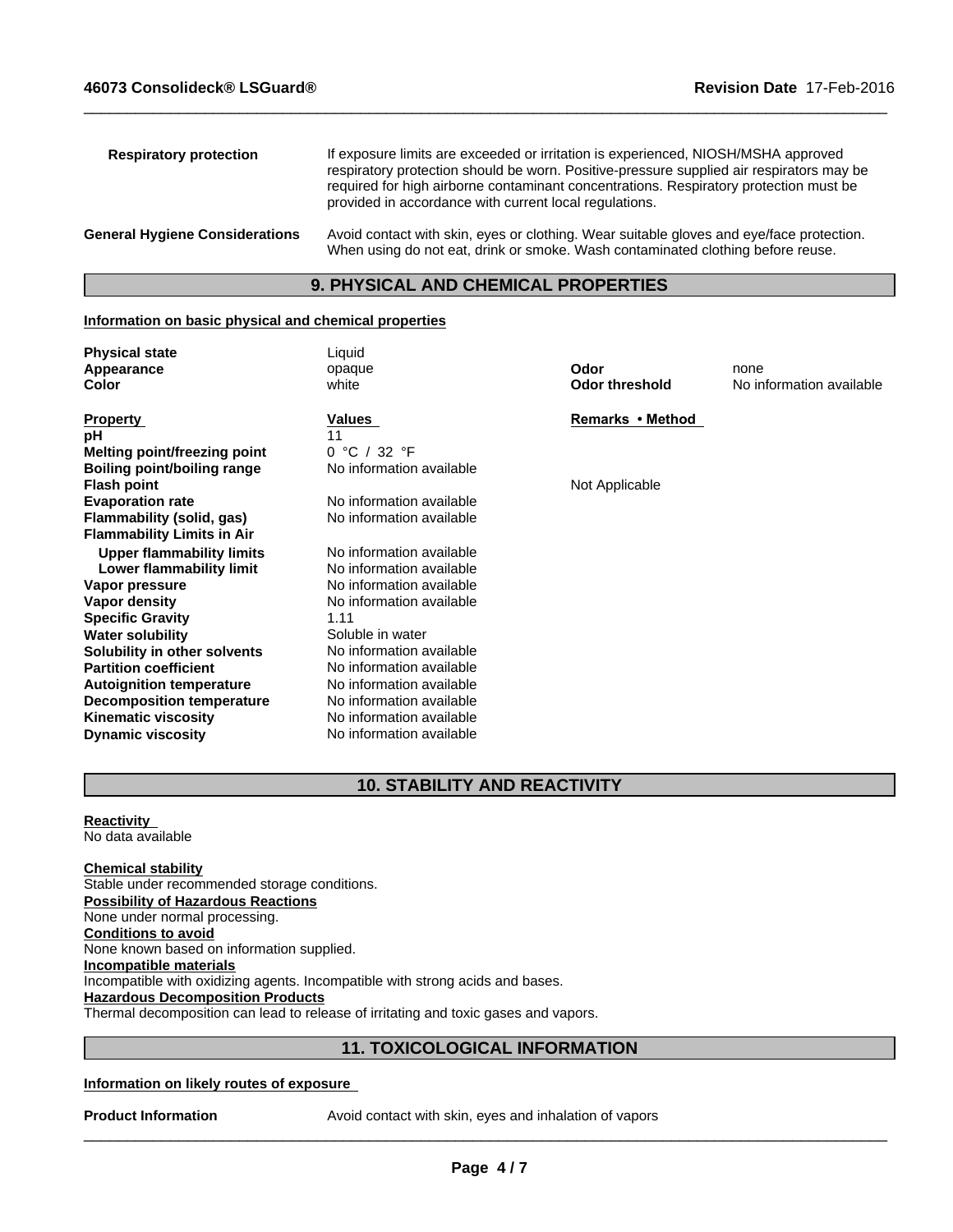| <b>Inhalation</b>   | Avoid breathing vapors or mists. May be harmful if inhaled. |  |
|---------------------|-------------------------------------------------------------|--|
| Eye contact         | Causes serious eye irritation.                              |  |
| <b>Skin Contact</b> | Irritating to skin.                                         |  |
| <b>Ingestion</b>    | Do not taste or swallow. Harmful if swallowed.              |  |

## **Component Information**

| <b>Chemical Name</b> | Oral LD50                  | <b>Dermal LD50</b> | <b>Inhalation LC50</b> |
|----------------------|----------------------------|--------------------|------------------------|
| Water<br>7732-18-5   | $> 90$ mL/kg (Rat)         |                    |                        |
| Alkoxysilane         | $'$ Rat)<br>= 7460 µL/kg ( |                    |                        |

 $\_$  ,  $\_$  ,  $\_$  ,  $\_$  ,  $\_$  ,  $\_$  ,  $\_$  ,  $\_$  ,  $\_$  ,  $\_$  ,  $\_$  ,  $\_$  ,  $\_$  ,  $\_$  ,  $\_$  ,  $\_$  ,  $\_$  ,  $\_$  ,  $\_$  ,  $\_$  ,  $\_$  ,  $\_$  ,  $\_$  ,  $\_$  ,  $\_$  ,  $\_$  ,  $\_$  ,  $\_$  ,  $\_$  ,  $\_$  ,  $\_$  ,  $\_$  ,  $\_$  ,  $\_$  ,  $\_$  ,  $\_$  ,  $\_$  ,

## **Information on toxicological effects**

**Symptoms** Causes eye and skin irritation.

## **Delayed and immediate effects as well as chronic effects from short and long-term exposure**

| <b>Sensitization</b>            | No information available.                                                                 |
|---------------------------------|-------------------------------------------------------------------------------------------|
| Germ cell mutagenicity          | No information available.                                                                 |
| Carcinogenicity                 | This product does not contain any carcinogens or potential carcinogens as listed by OSHA, |
|                                 | IARC or NTP.                                                                              |
| <b>Reproductive toxicity</b>    | No information available.                                                                 |
| <b>STOT - single exposure</b>   | No information available.                                                                 |
| <b>STOT - repeated exposure</b> | No information available.                                                                 |
| <b>Aspiration hazard</b>        | No information available.                                                                 |

## **Numerical measures of toxicity - Product Information**

**The following values are calculated based on chapter 3.1 of the GHS document** .

**ATEmix (oral)** 17549 mg/kg<br>**ATEmix (dermal)** 8597 mg/kg **ATEmix (dermal)** 8597 mg/kg mg/l

# **12. ECOLOGICAL INFORMATION**

## **Ecotoxicity**

# **Persistence and degradability**

No information available.

## **Bioaccumulation**

No information available.

#### **Other adverse effects** No information available

# **13. DISPOSAL CONSIDERATIONS**

| Waste treatment methods |                                                                                                        |
|-------------------------|--------------------------------------------------------------------------------------------------------|
| Disposal of wastes      | Disposal should be in accordance with applicable regional, national and local laws and<br>regulations. |
| Contaminated packaging  | Do not reuse container.                                                                                |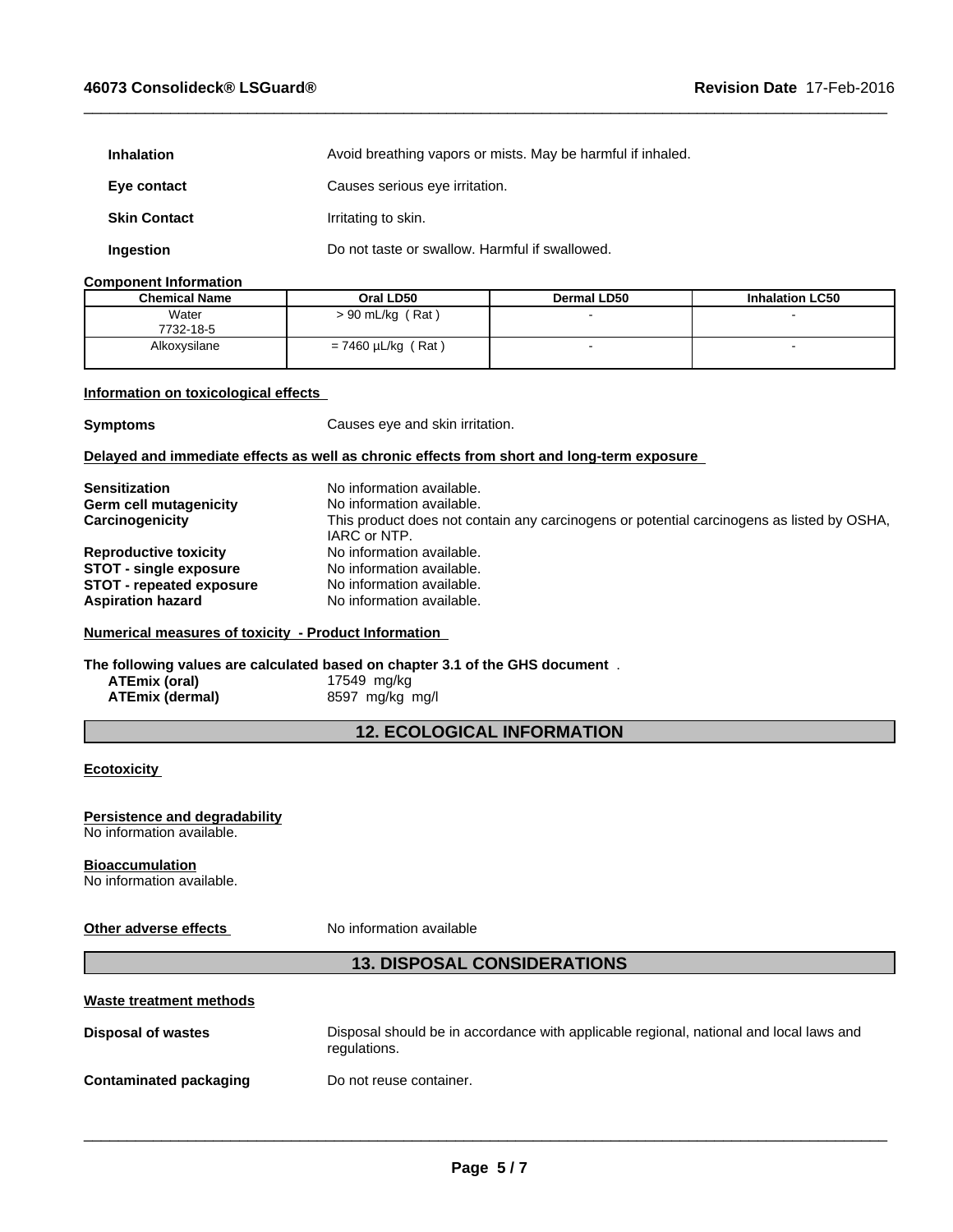This product contains one or more substances that are listed with the State of California as a hazardous waste.

# **14. TRANSPORT INFORMATION**

 $\_$  ,  $\_$  ,  $\_$  ,  $\_$  ,  $\_$  ,  $\_$  ,  $\_$  ,  $\_$  ,  $\_$  ,  $\_$  ,  $\_$  ,  $\_$  ,  $\_$  ,  $\_$  ,  $\_$  ,  $\_$  ,  $\_$  ,  $\_$  ,  $\_$  ,  $\_$  ,  $\_$  ,  $\_$  ,  $\_$  ,  $\_$  ,  $\_$  ,  $\_$  ,  $\_$  ,  $\_$  ,  $\_$  ,  $\_$  ,  $\_$  ,  $\_$  ,  $\_$  ,  $\_$  ,  $\_$  ,  $\_$  ,  $\_$  ,

**DOT** Not Regulated for all modes of transportation.

# **15. REGULATORY INFORMATION**

| International Inventories |     |
|---------------------------|-----|
| <b>TSCA</b>               | Cor |
| <b>DSL/NDSL</b>           | Cor |
| Legend:                   |     |

*TSCA - United States Toxic Substances Control Act Section 8(b) Inventory DSL/NDSL - Canadian Domestic Substances List/Non-Domestic Substances List*

**Complies Complies** 

## **US Federal Regulations**

## **SARA 313**

Section 313 of Title III of the Superfund Amendments and Reauthorization Act of 1986 (SARA). This product does not contain any chemicals which are subject to the reporting requirements of the Act and Title 40 of the Code of Federal Regulations, Part 372

|  |  |  | <b>SARA 311/312 Hazard Categories</b> |
|--|--|--|---------------------------------------|
|  |  |  |                                       |

| Acute health hazard               | Yes |
|-----------------------------------|-----|
| <b>Chronic Health Hazard</b>      | N٥  |
| Fire hazard                       | N٥  |
| Sudden release of pressure hazard | N٥  |
| <b>Reactive Hazard</b>            | N٥  |

#### **CWA (Clean Water Act)**

This product does not contain any substances regulated as pollutants pursuant to the Clean Water Act (40 CFR 122.21 and 40 CFR 122.42)

#### **CERCLA**

This material, as supplied, does not contain any substances regulated as hazardous substances under the Comprehensive Environmental Response Compensation and Liability Act (CERCLA) (40 CFR 302) or the Superfund Amendments and Reauthorization Act (SARA) (40 CFR 355). There may be specific reporting requirements at the local, regional, or state level pertaining to releases of this material

#### **US State Regulations**

#### **California Proposition 65**

This product contains the following Proposition 65 chemicals

#### **U.S. State Right-to-Know Regulations**

| <b>NFPA</b><br>Instability 0<br><b>Health hazards 3</b><br><b>Flammability 0</b><br><b>Physical and Chemical</b><br><b>Properties -</b> |
|-----------------------------------------------------------------------------------------------------------------------------------------|
| <b>HMIS</b><br><b>Health hazards 3</b><br><b>Flammability 0</b><br><b>Physical hazards</b> 0<br>Personal protection X                   |